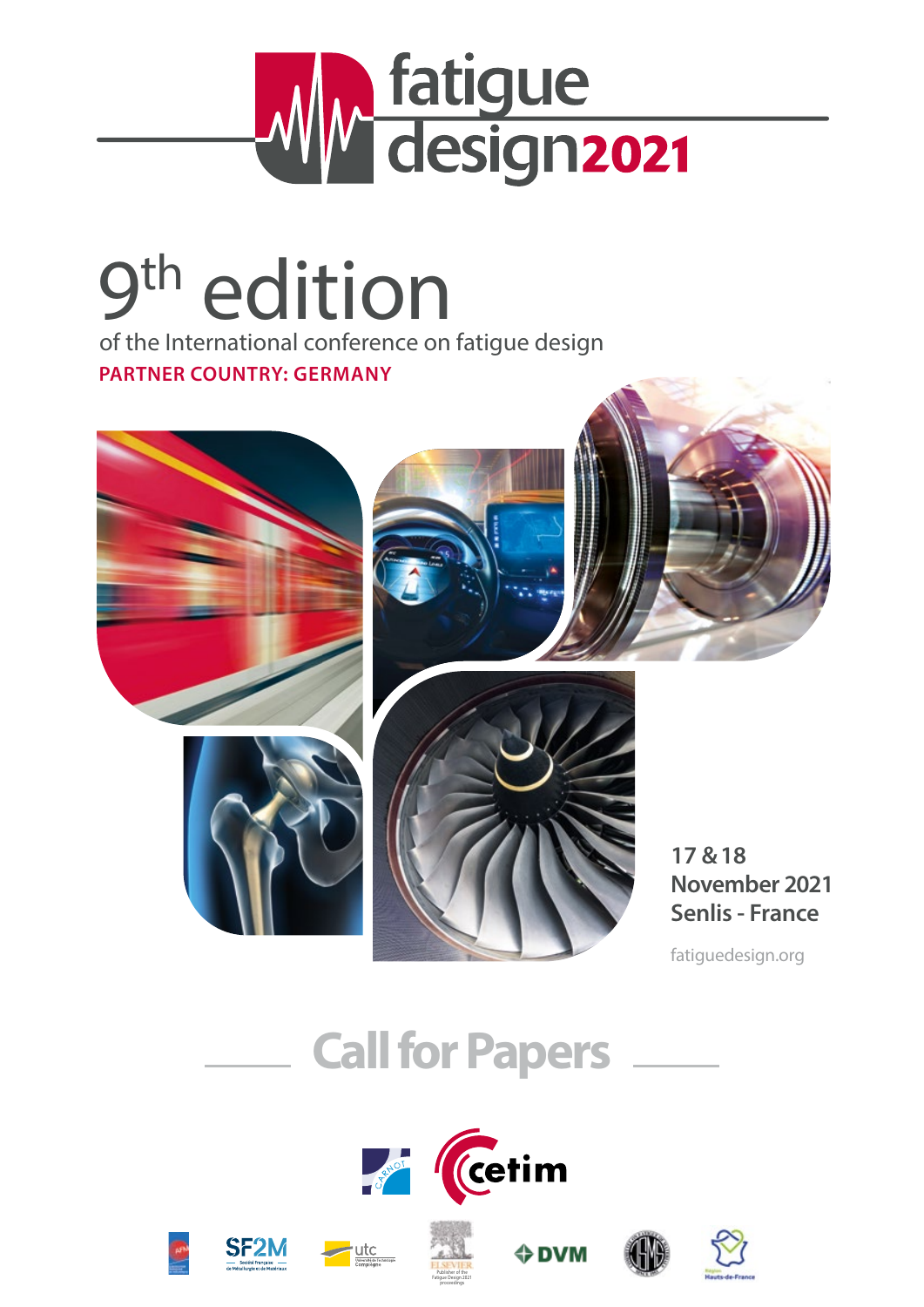

# **Objectives**

The 9th Fatigue Design conference held in 2021 aims to present the most innovative approaches and scientific progress in design methodologies, tools, and equipment's life extension, focusing on industrial applications. For this edition, a focus is made on the contribution of Big Data and Artificial Intelligence to the fatigue design world.

# **Themes**

The selected topics concern the various aspects of fatigue design:

- experimental and numerical design and validation methods,
- damage tolerance and fatigue life,
- reliability–based approaches and probabilistic methods,
- fatigue under severe environmental conditions (corrosion, low temperature,…),
- nonlinear behavior and cumulative damage,
- fatigue of assemblies (mechanical, welded, adhesive-bonding, multimaterials,…),
- composites and elastomers,
- bio-mechanical and orthopaedic implant,
- contact fatigue,
- vibration fatigue,
- complex loadings,
- thermal and thermo-mechanical fatigue,
- taking into account manufacturing process in fatigue analysis (effect of microstructure, welding, residual stresses,…),
- fatigue of Shape Memory Alloys,
- additive manufacturing.

# **Organization**

Language: conferences will be in English.

Exhibitors: an exhibition will be held during the conference. You have the possibility to present your products and services in the field corresponding to the themes during the conference. A sponsoring is also possible. Download the booking form or sponsoring document from conference website.

# **Informations for authors**

All abstracts have to be registered online at www.fatiguedesign.org.

All selected Fatigue Design 2021 papers will be published online on ScienceDirect via Elsevier Procedia Structural Integrity, which will be made available worldwide for a better dissemination and maximum exposure. The number of the Fatigue Design 2019 papers downloaded from the Elsevier Procedia Structural Integrity website has reached several thousands, after 6 months, with an average of 400 downloads per article.

For the fourth time, the organizing committee has decided to dedicate the conference to the scientific community from a specific country. After USA in 2015, Italy in 2017 and Japan in 2019, in respect to German advance research works in the area of fatigue and fracture mechanics in the last years, it has been decided to consider Germany as the « partner country » for this conference.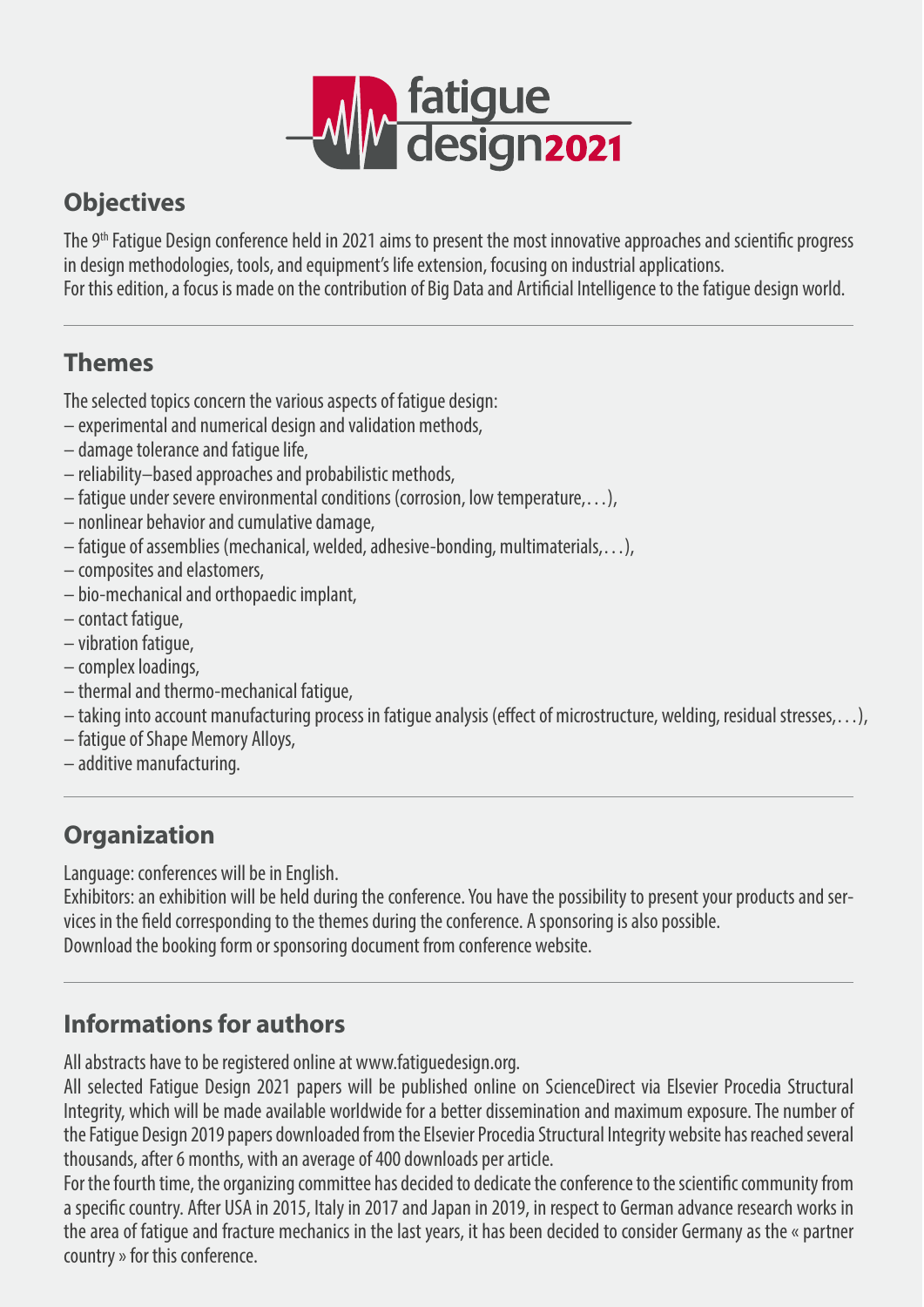## **Organizing committee**

**F. Lefebvre** *(Cetim/SF2M)***, P. Souquet** *(Cetim)***, S. Courtin** *(EDF R&D/SF2M)***,F. Morel** *(Arts et Métiers/SF2M)***, S. Duarte** *(Cetim)***,F. Dubreuil** *(Cetim)*

#### **International Scientific committee**

**M. Afzali** *(France)* **H. Ahmad** *(United Kingdom)* **H. Akebono** *(Japan)* **J.A. Araújo** *(Brasil)* **S. Asada** *(Japan)* **Z. Barsoum** *(Sweden)* **M. Bennebach** *(France)* **A. Bernasconi** *(Italy)* **F. Berto** *(Italy)* **M. Browne** *(United Kingdom)* **J.Y. Buffière** *(France)* **S. Calloch** *(France)* **A. Carpinteri** *(Italy)* **L. Coelho** *(Portugal)* **P. Daguier\*** *(France)* **P. Dong** *(USA)* **L. Dunai** *(Hungary)* **M. Endo** *(Japan)* **C. Engler-Pinto** *(USA)*

**M.L. Facchinetti\*** *(France)* **M. Farajian** *(Germany)* **A. Fatemi** *(USA)* **S. Fouvry\*** *(France)* **A. Galtier** *(France)* **G. Glinka** *(Canada)* **L. Gornet** *(France)* **N. Gubeljak** *(Slovenia)* **M. Haghshenas** *(USA)* **G. Henaff\*** *(France)* **J.K. Hong** *(USA)* **I. Huther** *(France)* **F. Iacoviello** *(Italy)* **A. Ince** *(Canada)* **M. Kinefuchi** *(Japan)* **J. Komotori** *(Japan)* **A. Köster\*** *(France)* **D. Kujawski** *(USA)* **T. Lassen** *(Norway)*

**F. Laurin** *(France)* **Y.L. Lee** *(USA)* **H.P. Lieurade\*** *(France)* **J. Lu** *(China)* **M. Lukic** *(France)* **H. Maitournam** *(France)* **T. Makino** *(Japan)* **L. Marcin\*** *(France)* **G. Marquis** *(Finland)* **D. McDowell** *(USA)* **G. Menghetti** *(Italy)* **Y. Murakami** *(Japan)* **Y. Nadot\*** *(France)* **M. Nakane** *(Japan)* **M. Nguyen\*** *(France)* **A. Nussbaumer** *(Switzerland)* **T. Ogawa** *(Japan)* **H. Oguma** *(Japan)* **Y. Omoto** *(Japan)*

**D. Osage** *(USA)* **T. Palin-Luc\*** *(France)* **M. Quaresimin** *(Italy)* **L. Rémy\*** *(France)* **M.P. Repetto** *(Italy)* **F. Rezaï-Aria\*** *(France)* **M. Risbet** *(France)* **N. Saintier\*** *(France)* **N. Shamsaei** *(USA)* **A. Spagnoli** *(Italy)* **A. Sugeta** *(Japan)* **F. Szmytka\*** *(France)* **M. Takanashi** *(Japan)* **G. Thoquenne\*** *(France)* **Y. Uematsu** *(Japan)* **S. Vantadori** *(Italy)* **J.B. Vogt** *(France)* **S. Walbridge** *(Canada)* **B. Weber\*** *(France)*

*\*SF2M Fatigue commission*

#### **From the partner country, Germany**

- **M. Bacher-Höchst** *(DVM)* **J. Baumgartner** *(LBF)* **M. Brune** *(DVM)* **S. Chéreau** *(BMW)* **M. Decker** *(Audi)*
- **A. Esderts** *(TU Clausthal)* **M. Farajian** *(KIT)* **P. Heuler** *(DVM)* **M. Madia** *(BAM)* **B. Klimkeit** *(Volkswagen)*
- **A. Mösenbacher** *(IABG)* **P. Portella** *(BAM)* **C. Sonsino** *(LBF)* **M. Vormwald** *(TU Darmstadt)* **S. Werdin** *(TU Dresden)*

#### **Deadline for submission of abstracts: 10/12/2020**

**Acceptance notification: 12/02/2021**

#### **Authors' registration: 30/04/2021**

**Deadline for submission of full texts: 18/06/2021**